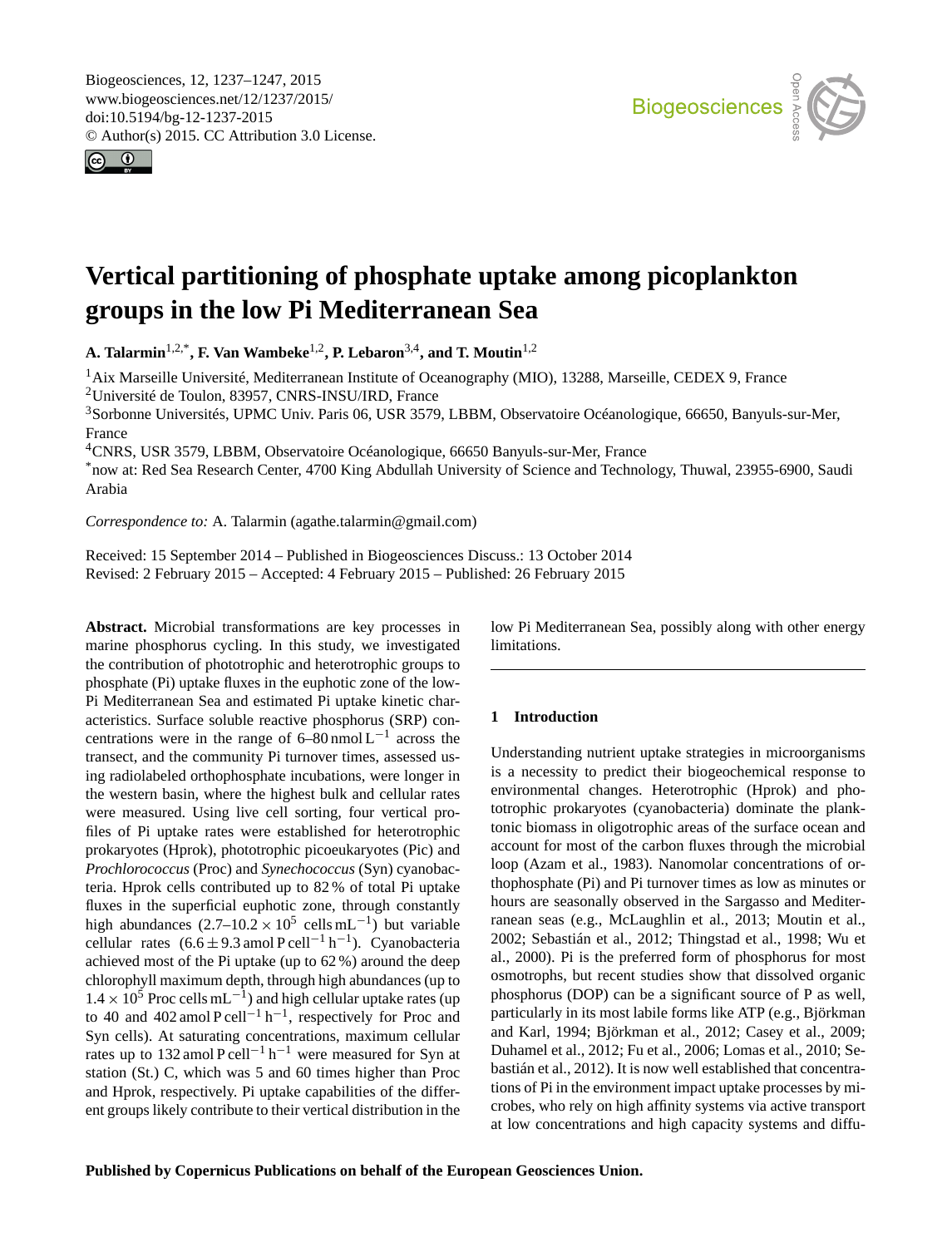sion at higher environmental Pi concentrations (e.g., Knauss and Porter, 1954; Nyholm, 1977). Along with an increased stratification and oligotrophication of the surface ocean, a widely spread size-shift in the structure of phytoplankton communities is expected, from nano- and micro- eukaryotes to pico-sized cells, as observed in the North Pacific Subtropical Gyre (Church et al., 2002; Karl et al., 2001). How phytoplankton and bacteria share P resources when they are poorly available has been debated for over 30 years. The existence of different Pi acquisition systems in microorganisms was highlighted in studies where Hprok systems were found to be saturating at much lower Pi concentrations than phototrophic eukaryotes ( $>$ 3 µm: Currie and Kalff, 1984; Currie et al., 1986). Some eukaryotes possess mixotrophic capabilities: grazing on P-richer prokaryotes (Christaki et al., 1999; Hartmann et al., 2011) as well as DOP hydrolysis induced by ectoenzymes (ATPases, alkaline phosphatases, e.g., Webb, 1992) can fill most of their requirements of P. Eukaryotic phytoplankton may compensate for their low affinity for the substrate at low concentrations (high Km) with high Pi storage capacity (Cotner and Biddanda, 2002) compared to prokaryotes and a more efficient growth mechanism, i.e., a low half-saturation constant for growth (Ks, Rhee, 1973). Pi uptake by microbes in natural environments has largely been assessed using size fractionation. Studies concur on the high contribution of the small size fractions  $(< 0.8, < 1, < 2$ or  $<$ 3  $\mu$ m) to Pi uptake fluxes (Björkman and Karl, 1994; Currie et al., 1986; Moutin et al., 2002; Tanaka et al., 2003; Thingstad et al., 1993, 1998). This contribution generally increases in aquatic systems with short Pi turnover times and also in low Pi systems after P amendments, emphasizing the idea that heterotrophic prokaryotes are high competitors in P-deficient areas (e.g., Björkman et al., 2012; Currie et al., 1986; Drakare, 2002; Labry et al., 2002). However, size fractionation offers a limited resolution of microbial processes, especially in oligotrophic environments where osmotrophs are small and where taxonomic and functional types overlap in size. The development of combined radiolabeling techniques and cell sorting by flow cytometry has improved the level of resolution for studying Pi uptake strategies in heterotrophic and phototrophic microbes (e.g., Björkman et al., 2012; Casey et al., 2009; Duhamel et al., 2012; Lomas et al., 2014; Talarmin et al., 2011b; Zubkov et al., 2007).

When looking into the contribution of picoplanktonic groups to total Pi uptake, prokaryotes are better competitors than eukaryotes. Among prokaryotes, measured cellular uptake rates of Pi were higher for *Synechococcus* (Syn) compared to Hprok and *Prochlorococcus* (Proc) in the Sargasso Sea (Michelou et al., 2011), and higher for Proc compared to Hprok in the North Pacific Subtropical Gyre (Björkman et al., 2012), especially during light incubation (Duhamel et al., 2012). Nevertheless, comparison among those studies is not always possible, due to methodological differences (fixation, inducing Pi leakage) or to different targeted groups. Finally, only one study suggests the adaptation of microorganisms to P amendments (Björkman et al., 2012), with concentration kinetics experiments providing useful insights into their coexistence in low Pi environments.

The present study investigates the contribution of sorted picoplankton groups to total Pi uptake flux in the low Pi stratified upper water column of the Mediterranean Sea (down to 200 m). An estimation of kinetic constants (maximum Pi uptake rate- $V^{\text{max}}$ , and the sum of the half-saturation constant plus Pi natural concentration  $K + S_n$ ) of <sup>33</sup>Pi-radiolabeled orthophosphate uptake in sorted Hprok, cyanobacterial and picophytoplanktonic cells is also provided to compare competitive abilities of the groups at different depths and under different ambient Pi concentrations. In spite of the amount of phosphorus-related studies conducted in the Mediterranean Sea, such experiments have never been carried out in this system. Our results contribute to further the understanding of how prokaryotic autotrophs and heterotrophs share scarce resources when the phytoplankton biomass is dominated by prokaryotes.

# **2 Material and methods**

# **2.1 Study sites and collection**

An east–west transect across the Mediterranean Sea was undertaken during the BOUM cruise (Biogeochemistry from Oligotrophic to Ultraoligotrophic Mediterranean) on the French R/V *L'Atalante* from 16 June to 20 July 2008 (Fig. 1). Samples were collected using 12 L Niskin bottles mounted on a rosette equipped with a conductivity, temperature and density (CTD) profiler and sensors for pressure, oxygen, photosynthetically available radiation (PAR) and chlorophyll fluorescence. Pi uptake and turnover time measurements reported in this study were fully processed onboard. Total Chlorophyll a (TChl a) concentrations were determined as described in Crombet et al. (2011). Critical depths and integrated nutrient concentrations were calculated as described in Moutin and Prieur (2012). Pi turnover times were measured at each of the 30 stations at fixed depths of 5, 25, 50, 75, 100 and 125 m. Vertical Pi uptake profiles of Pi uptake in sorted groups at stations 9, 21, A and 25 are presented here, as well as concentration bioassay experiments conducted at stations C and A.

# **2.2 Enumeration of phototrophs and heterotrophs using flow cytometry**

Triplicated aliquots of 1.8 mL were sampled and fixed with a 2 %  $(w/v)$  formaldehyde solution, stored for at least 30 min at room temperature, flash frozen in liquid nitrogen and then stored at −80 ◦C until further processing onshore within 6 months. Samples were thawed an hour before analysis and 1 µm yellow-green beads (Fluoresbrite, Polysciences) were systematically added as a standard. The sheath fluid was filtered  $(< 0.2 \,\mu m$ ) seawater, and analyses were conducted with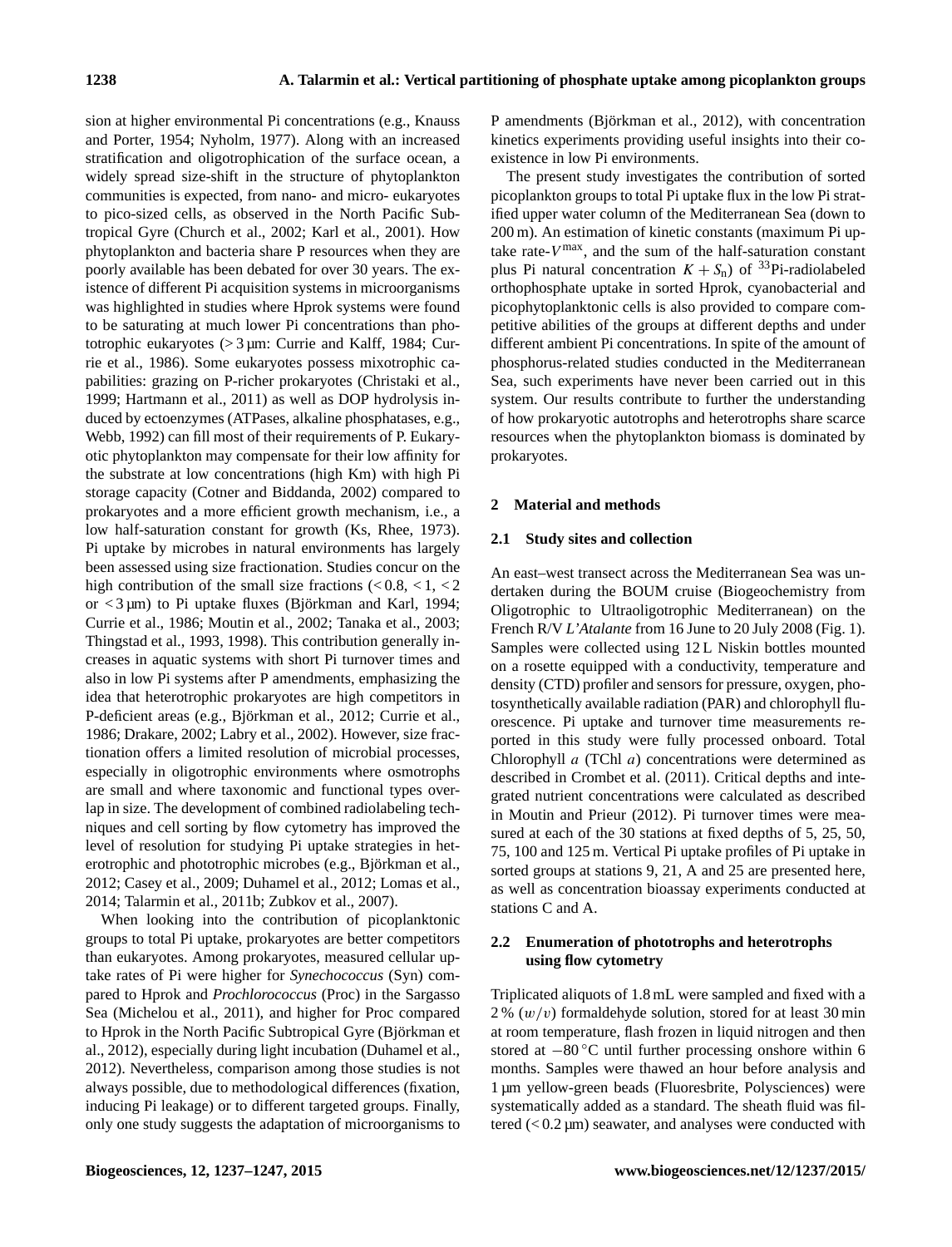

**Figure 1.** Map of the Mediterranean Sea with locations of sampling sites during the BOUM cruise transect. Numbered and lettered stations denote locations where our experiments were conducted.

the software Cell Quest Pro. Microbes were enumerated using a FACScan flow cytometer (BD Biosciences) equipped with an air-cool argon laser (488 nm, 15 mW). The red fluorescence signal of the Chlorophyll a was collected on a longpass filter  $(> 650 \text{ nm})$  to identify phytoplankton groups including *Prochlorococcus* and pico-phytoeukaryotes, according to Marie et al. (2000). *Synechococcus* cells were distinguished from other phototrophs using their orange fluorescence signal (585/21 nm).

Samples for the enumeration of heterotrophic prokaryotes were stained with SYBRGreen I (Invitrogen–Molecular Probes) at 0.025 % (vol / vol) final concentration for 15 min at room temperature in the dark. Counts were performed using a FACSCalibur flow cytometer (BD Biosciences) equipped with an air-cooled argon laser (488 nm, 15 mW). Stained bacterial cells were determined and enumerated according to their right-angle light scatter (SSC) and green fluorescence of the nucleic acid dye (530/30 nm). Autotrophic prokaryotes were discarded from this analysis based on their red fluorescence.

#### **2.3 Sample preparation for Pi uptake measurements**

Clean 30 mL polycarbonate Nalgene bottles were filled with 10 mL of seawater samples. Preliminary measurements were conducted at the beginning of the cruise to adjust the incubation conditions so that Pi uptake was linear with time. The methodology and calculations employed for bulk and cellnormalized, taxon-specific Pi uptake rates were based on the protocol by Talarmin et al. (2011b). In brief, a radioactive working solution was freshly prepared on board by diluting a carrier-free  $[^{33}P]$ -H<sub>3</sub>PO<sub>4</sub> mother solution (Perkin Elmer, USA,  $569.5 \times 10^{12}$  Bq mmol<sup>-1</sup>) in 0.2 µm-filtered milliQ water, and added to the samples. <sup>33</sup>Pi incorporation at room temperature, under natural light condition, was stopped by adding an excess amount (0.1 mM final concentration) of a cold Pi solution. Samples were split in three aliquots of 5 mL (for bulk whole-water Pi-uptake measurements), 3.5 mL (for sorting of phototrophic groups) and 1.5 mL (for sorting of Hprok cells), and kept in the dark at  $4^{\circ}$ C until further processing (< 1 h for the 5 mL subsamples, 10 min to 6 h for the

others). A cold Pi solution was added to blank samples (final concentration of 0.1 mmol  $L^{-1}$ ) 15 min prior to radiolabeling and processed like other samples. Blank values represented on average 5.0 % to below 13 % of regular values estimated for bulk ( $n = 11$ ) and sorted groups ( $n = 36$ ), respectively. Blank values were systematically subtracted from the counts, in disintegrations per minute (dpm) cell−<sup>1</sup> , for the sorted samples. The radioactivity was counted onboard within 5 h after addition of the scintillation cocktail using a Packard LS 1600 liquid scintillation counter.

### **2.3.1 In situ Pi uptake rates**

At stations A, 9, 21 and 25, samples were collected at several depths in order to assess the vertical distribution of the taxonspecific Pi uptake under ambient concentrations of Pi. Samples were spiked with a final concentration of 20 pmol  $L^{-1}$ of the <sup>33</sup>P-orthophosphate working solution and incubated for 15 min.

#### **2.3.2 Concentration kinetics of Pi uptake**

Surface experiments carried out between stations B and C led to unsatisfying results where signals were too weak for phototrophic picoeukaryotes (Pic) and unstained Proc cells could not be detected. The upper deep chlorophyll maximum (DCM) depth was then chosen as a biogeochemically consistent level, considering that the depth of the DCM and nutriclines was expected to vary considerably along the transect. Concentration kinetics experiments were conducted at stations 5, A, B and C by adding increasing quantities of a cold KH2PO<sup>4</sup> solution (0, 4, 8, 10, 15, 20, 40, 60, 80, 100 nmol L−<sup>1</sup> added concentration). Samples were spiked with the radioactive working solution 15 min later, with an activity of 0.34 MBq per sample, i.e., a final radioactive Pi concentration of  $60$  pmol L<sup>-1</sup>, and incubated for 45 min. Bulk Pi uptake rates, bulk Pi turnover times, bulk and taxonspecific kinetic constants  $V^{\text{max}}$  (maximum velocity of Pi uptake) and  $K + S_n$  (K being the half-saturation constant and  $S_n$  the natural Pi concentration, their sum being determined as the intersection of the plotted line with the  $x$  axis) were based on the work of Thingstad et al. (1993). Such estimations were obtained using the linear regression of Pi turnover time vs. added concentrations.

# **2.3.3 Bulk Pi uptake measurements**

The 5 mL aliquots were gently filtered on a 0.2 µm polycarbonate membrane superimposing a GF/D filter soaked with a cold Pi solution without rinsing. A 5 s increase of the vacuum pressure ended the filtration to remove non-incorporated Pi. Filters were then placed in scintillation vials with 5 mL of Phase Combining System scintillation cocktail (PCS, GE Healthcare).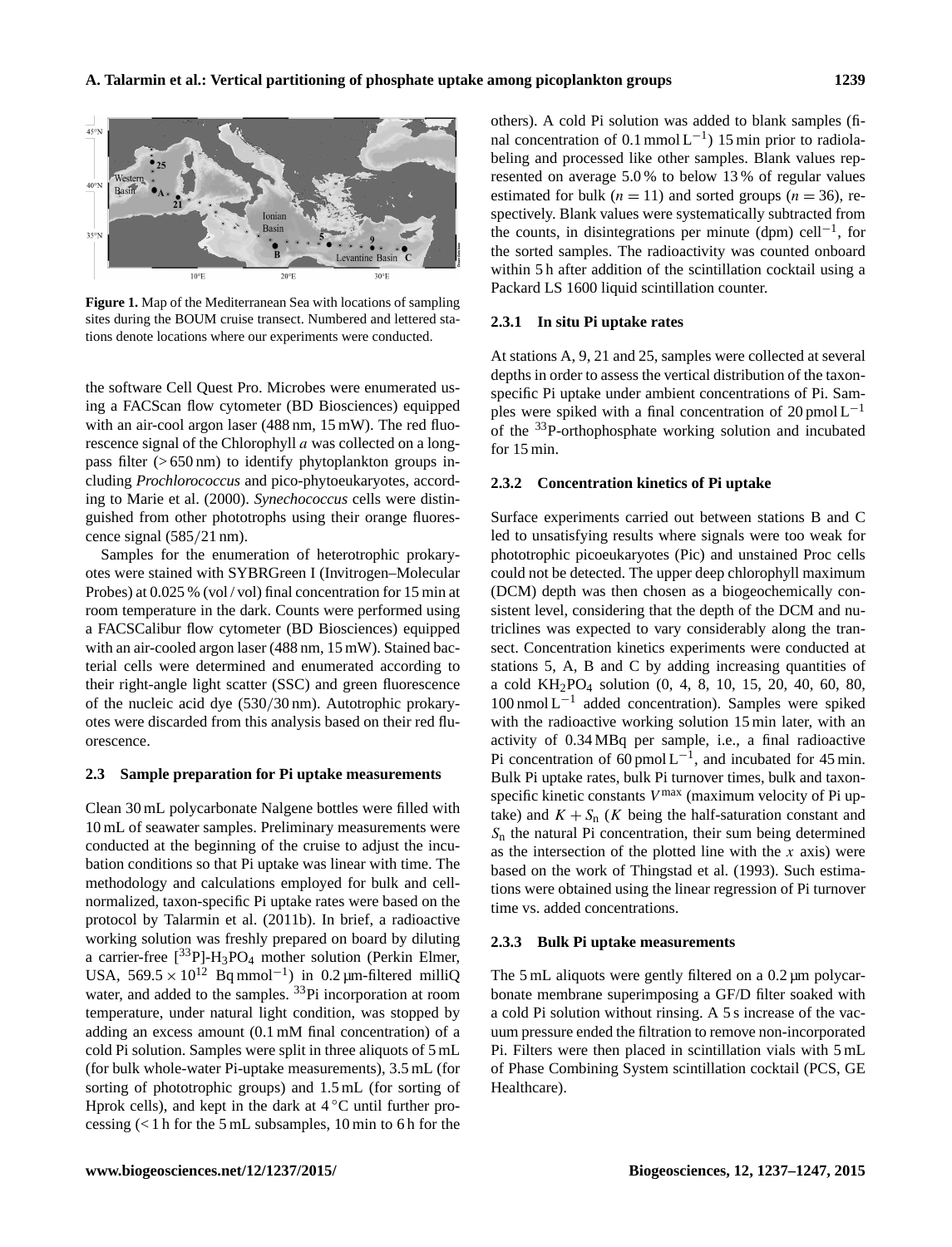### **2.3.4 Flow sorting of labeled picoplankton groups**

Other aliquots were processed by flow sorting on an onboard FACSAria cell sorter (BD Biosciences) equipped with two lasers: a 488 nm (13 mW, Coherent, Sapphire Solid State) and a 633 nm (11 mW, JDS Uniphase air-cooled HeNe), using the same detection strategy as for enumeration of phototrophic and heterotrophic cells. The sheath fluid was 0.2 µm filtered seawater. The instrument was controlled by a computer equipped with the FACSDiva software set on the fourway sorting 0/32/0 purity mode. Re-sorting of sorted samples was conducted randomly to check for the purity of the sorts, which reached 98 %. Sorted cells were collected in 2 mL microcentrifuge tubes where PCS scintillation cocktail was added up to a final volume of 2 mL.

Experiments were replicated on one occasion, and cellular Pi uptake rates varied by less than 4 % in prokaryotic sorts and by 11 % in Pic  $(n = 4)$ . Analytical error associated with cellular uptake rates was about 10 % and error on cell abundances around 5 %.

# **2.4 Soluble reactive phosphorus (SRP)**

SRP was measured at the nanomolar level according to the Rimmelin and Moutin procedure (Rimmelin and Moutin, 2005), derived from the initial MAGIC method proposed by Karl and Tien (1992), using 250 mL triplicates per depth. The detection limit of this technique was around  $5$  nmol  $L^{-1}$ .

# **2.5 Statistical analyses and data treatment**

Averaged values are reported as mean  $\pm$  1 standard deviation (SD). The Michaelis–Menten equation was used with estimated  $V^{\text{max}}$  and  $K + S_n$  to fit a Monod curve to the Pi uptake rates measured. They were only shown when a significant correlation between the model and the data was found  $(p < 0.05)$ . Using the turnover time approach to determine kinetic parameters,  $V^{\text{max}}$  and  $K + S_n$  can always be determined, but only  $V^{\text{max}}$  is relevant in samples where  $V = V^{\text{max}}$ .

Biomass estimations were used to discuss our results, using our cell abundances and cellular P quotas by Bertilsson et al. (2003) and Ho et al. (2003).

# **3 Results**

# **3.1 Environmental and biological conditions**

A westward shoaling of the DCM (Table 1) and nutricline depths (120 to 50 m and 200 to 50 m, respectively) was observed along the transect. Total Chlorophyll a concentrations integrated over 150 m were up to twice as high in the western basin (e.g., station (St.) 25) compared to the Levantine Basin (e.g., St. 9; Table 1), emphasizing the strong oligotrophic state of the eastern waters.

SRP concentrations were in the range of 6–80 nmol  $L^{-1}$ , varying with depth and location (Table 1). The highest maximum surface values were measured in the western basin (St. 21 and 25), possibly due to incomplete stratification of the water column and the proximity to the Rhone River compared to other stations. However, short Pi turnover times (0.8 to 10 h) were estimated (Fig. 2), revealing a high turnover of Pi in microbial communities along the whole transect at surface depths. It is important to point out that the detection limit for SRP measurements was close to the ambient concentrations, hence a potential overestimation of the latter and of Pi uptake rates calculated using  $S_n$ . This caveat would not affect the main results of the relative capabilities of sorted groups in a given sample to take up Pi, as the same Pi concentration was multiplied by the turnover rates  $(h^{-1})$  of each sorted group or bulk community for a given depth.

# **3.2 Enumeration of microbial groups**

Hprok cells were the most abundant group, and varied little over sampled stations and depths, with an average of  $3.9 \pm 0.3 \times 10^5$  cells mL<sup>-1</sup> (n = 24), and were in the range of  $2.7 \times 10^5$  –10.2 × 10<sup>5</sup> cells mL<sup>-1</sup> (Fig. 3). Abundances of Proc cells varied from undetectable levels to  $1.4 \times 10^5$ cells mL−<sup>1</sup> . Their pigment signature was too weak to be detected in surface waters without staining; therefore, many experiments are missing data for Proc cells above 50 m. Syn cells were the most abundant at the coastal station 25  $(7.7 \times 10^4 \text{ cells mL}^{-1}$  at 40 m) and the least abundant in the deep euphotic zone (130 m St. A,  $0.6 \times 10^3$  cells mL<sup>-1</sup>; Fig. 3). Finally, Pic cells were the most abundant in the western basin, ranged from 230 cells mL<sup>-1</sup> up to  $0.3 \times 10^5$ cells mL−<sup>1</sup> .

# **3.3 Bulk Pi uptake**

Pi uptake rates ranged between 0.03 and 21.6 nmol  $PL^{-1}$  h<sup>-1</sup> and varied by a factor of 10 along the water column at stations with the lower turnover times (9 and 21), while rates could be multiplied by 200 from one depth to the other at St. 25 and A (Fig. 4). No significant correlation was found between Pi uptake rates and SRP concentrations (Fig. S2). In the western basin, SRP concentrations were close to or no more than twice as high as in the eastern basins (17.2 ± 14.0 nmol PL<sup>-1</sup> h<sup>-1</sup>,  $n = 15$ , across the sampled depths), but Pi turnover times however could be 300 times higher in the western basin.

# **3.4 Taxon-specific Pi uptake**

When all are available, the summed contributions of the four sorted groups to Pi uptake under ambient Pi concentrations represented  $83.3 \pm 30\%$  of the bulk signal ( $n = 8$ ). At the four stations, a higher contribution (up to 82.5 % at St. A; Fig. 4, Table S1 in the Supplement) of Hprok cells was observed, with cellular uptake rates between 0.74 and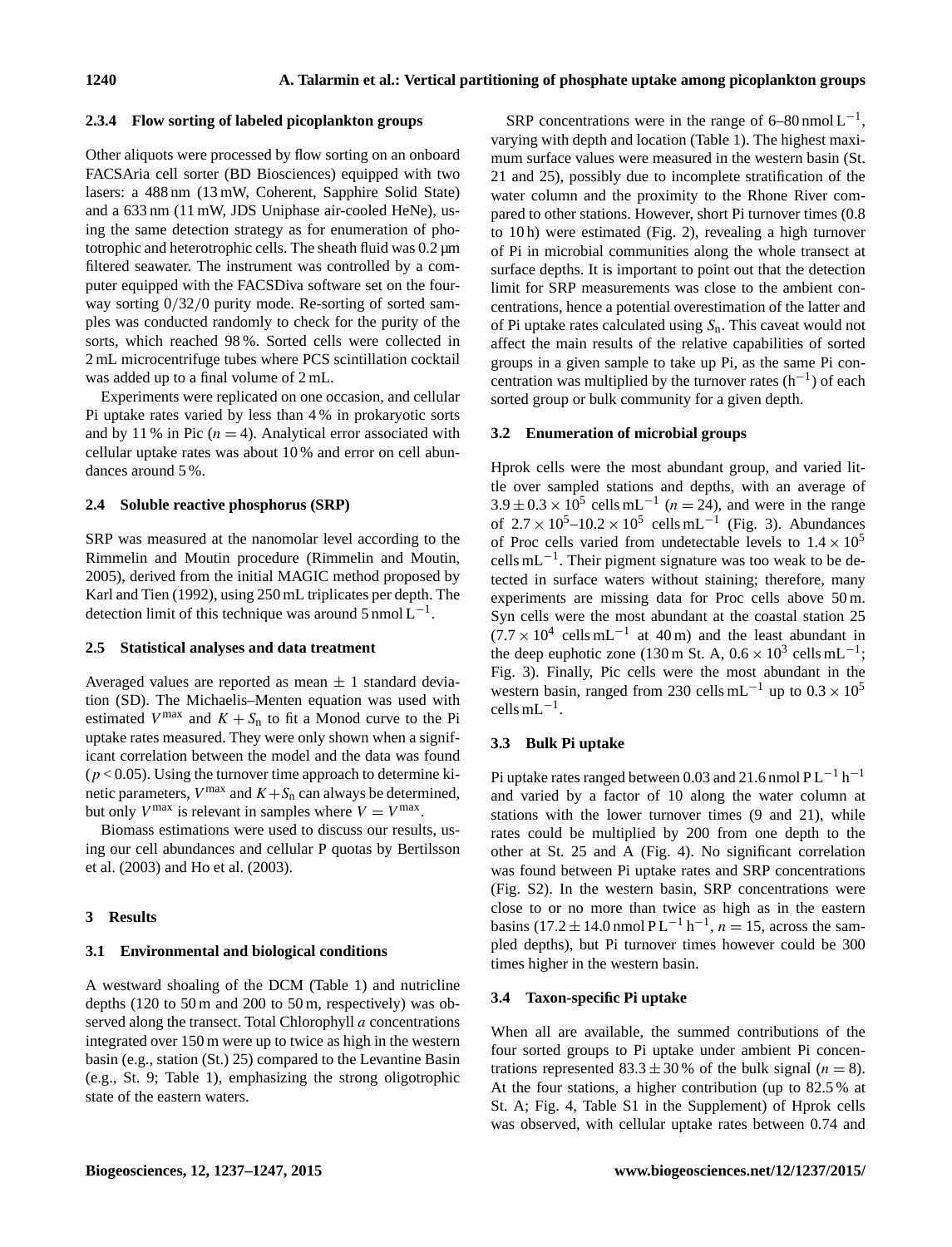Table 1. Environmental context of the experiments: sampled depth (m), depth of the deep chlorophyll maximum (DCM<sub>d</sub>), 0–150 m integrated Chl a concentrations, SRP concentrations (mean ± SD), and cellular rates of Pi uptake measured in sorted groups *Synechococcus* (Syn), *Prochlorococcus* (Proc), picoeukaryotes (Pic) and heterotrophic prokaryotes (Hprok) measured under ambient concentrations. NA: data not available.

| Station      | Depth          | $DCM_d$ | $Chl a$ int         | [SRP] $(nmol L^{-1})$ Cellular Pi uptake rate $(nmol P cell^{-1} h^{-1})$ |       |      |           |           |
|--------------|----------------|---------|---------------------|---------------------------------------------------------------------------|-------|------|-----------|-----------|
|              | (m)            | (m)     | $\rm (mg C m^{-2})$ |                                                                           | Syn   | Proc | Pic       | Hprok     |
| $\mathsf{C}$ | 100            | 108     | 25.10               | $12.8 \pm 6.7$                                                            | 49.8  | 17.5 | <b>NA</b> | 1.2       |
| 9            | 5 <sup>5</sup> | 128     | 16.20               | $20.2 \pm 2.3$                                                            | 58.7  | NA   | NA        | 27.7      |
| 9            | 50             |         |                     | $17.6 \pm 1.6$                                                            | 14.0  | NA   | <b>NA</b> | 0.7       |
| 9            | 75             |         |                     | $12.4 \pm 3.7$                                                            | 17.6  | NA   | <b>NA</b> | 7.6       |
| 9            | 105            |         |                     | $23.1 \pm 3.7$                                                            | 41.7  | 35.5 | <b>NA</b> | 7.1       |
| 9            | 120            |         |                     | $13.6 \pm 1.4$                                                            | 46.5  | 39.9 | NA        | 13.5      |
| 5            | 50             | 114     | 24.70               | $12.7 \pm 6.7$                                                            | 43.0  | 13.0 | <b>NA</b> | 0.4       |
| B            | 100            | 141     | 21.20               | $8.6 \pm 0.5$                                                             | 24.3  | 20.3 | NA        | 36.1      |
| 21           | 5              | 87      | 22.40               | $9.6 \pm 1.9$                                                             | 401.6 | NA   | <b>NA</b> | 3.6       |
| 21           | 50             |         |                     | $13.1 \pm 3.6$                                                            | 9.6   | 12.7 | NA        | 2.6       |
| 21           | 70             |         |                     | $14.4 \pm 2.0$                                                            | 9.0   | 2.2  | 8.4       | 0.2       |
| 21           | 85             |         |                     | $80.0 \pm 17.6$                                                           | 23.5  | 5.8  | 49.4      | 0.7       |
| $\mathbf A$  | 6              | 88      | 24.70               | $10.6 \pm 2.8$                                                            | 24.1  | NA   | 8.6       | 11.5      |
| A            | 13             |         |                     | $5.8 \pm 2.0$                                                             | 10.7  | NA   | 4.0       | 5.8       |
| A            | 25             |         |                     | $6.3 \pm 1.0$                                                             | 5.8   | NA   | 3.3       | 3.2       |
| $\mathbf A$  | 75             |         |                     | $8.3 \pm 3.9$                                                             | 8.6   | 11.7 | 11.7      | 1.8       |
| A            | 90             |         |                     | $8.3 \pm 0.8$                                                             | 13.1  | 9.5  | 33.7      | 0.4       |
| A            | 100            |         |                     | $16.4 \pm 1.4$                                                            | 25.1  | 1.6  | 7.9       | 0.1       |
| $\mathbf A$  | 110            |         |                     | $24.2 \pm 3.4$                                                            | 5.0   | 1.5  | 7.3       | NA        |
| A            | 130            |         |                     | $20.2 \pm 1.3$                                                            | 5.7   | 3.6  | 3.8       | 0.1       |
| 25           | 5              | 51      | 38.50               | $17.3 \pm 2.3$                                                            | 68.7  | NA   | 44.9      | 8.7       |
| 25           | 25             |         |                     | 18.00                                                                     | 48.7  | 37.2 | 55.5      | 16.2      |
| 25           | 40             |         |                     | 18.00                                                                     | NA    | 30.2 | 67.0      | 1.3       |
| 25           | 50             |         |                     | 18.67                                                                     | 49.0  | NA   | 134.8     | 0.8       |
| 25           | 60             |         |                     | 19.10                                                                     | NA    | NA   | NA        | <b>NA</b> |

27.75 amol P cell<sup>-1</sup>  $h^{-1}$  (Table 1) between surface and 25 or 50 m. In the vicinity of the DCM, cyanobacterial cells were the major contributors to bulk signal (up to 72 % at St. A; Fig. 4), which were mostly Proc cells in open sea samples (Fig. 3a, c). Syn cells constituted 53 % of bulk signal at the coastal station (Table S1), where they reached the highest abundance measured during the cruise, while their average contribution over the cruise was  $16.3 \pm 14$  % ( $n = 18$ ). Differences between cellular mean rates were not significant  $(p = 0.06)$ , due to a high variability across samples for a single group ( $CV \geq 84$ %). However, in half of the samples for which both Syn and Pic were sorted, cellular Pi uptake rates were higher in Syn than in Pic cells (Table 1). The biomass of Pic in the bioassay of St. A reached  $1.2$  nmol  $PL^{-1}$ , whereas it was in the range of 15.7–34.4 nmol  $PL^{-1}$  along the profile at St. 25. These were 300 and 25–55 times higher than the biomass of Syn at the respective stations. Proc estimated biomass was of the same order of magnitude as Syn, around 0.3 nmol  $PL^{-1}$ , and Hprok biomass was twice lower

than Pic. In 22 out of 23 sorts, Hprok specific rates were consistently lower compared to cyanobacteria. Over all experiments, cellular uptake rates were in the range of 2.6– 402, 3.6–40.0, 8.4–134.8, and 0.05–36.1 amol P cell<sup>-1</sup> h<sup>-1</sup> for Syn, Proc, Pic and Hprok, respectively (Table 1). Over all sampled depths, Pi uptake was dominated by the smallest organisms up to 99 %  $\left($  < 2  $\mu$ m, Fig. S1).

### **3.5 Kinetics of the Pi uptake**

Data from St. C and A could only be used to explore kinetic characteristics, while no response to Pi addition was observed at St. 5 and B. Cellular ( $V_c^{\text{max}}$ ) and volumetric ( $V^{\text{max}}$ ) rates are reported in Table 2. Signals measured at St. B and C in sorted Pic cells during the isotope dilution experiments did not show any dose response, and therefore no kinetic parameters were estimated. At St. A and C, the highest  $V^{\text{max}}$  was obtained for cyanobacterial sorts (Table 2, Fig. 5). Cellular maximum uptake rates ( $V_c^{\text{max}}$ ) were found in different rel-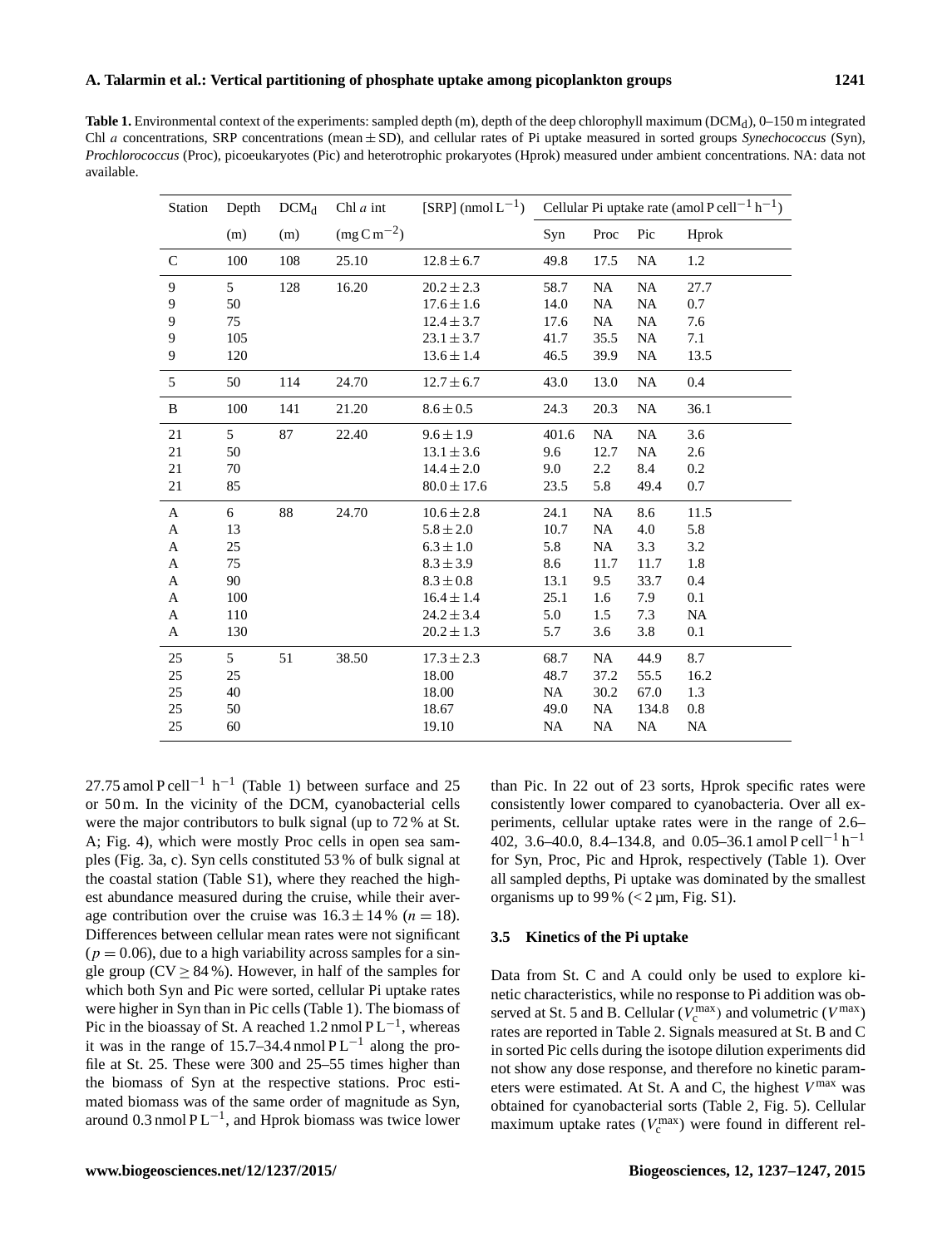

**Figure 2.** Phosphate turnover time (h) of the bulk community  $(> 0.2 \,\mu\text{m})$  over the BOUM cruise transect.

ative orders at both stations, with  $V_c^{\text{max}}$  Syn > Proc > Hprok at St. C and Pic > Syn > Proc at St. A (Table 2). Estimations of the  $K + S_n$  constant Proc and Pic cells at St. A and Syn cells at St. C were comparable and about 5 times lower than the value measured for Syn cells at St. A (128.4 nmol  $PL^{-1}$ ). At St. A, Syn, Proc and Pic exhibited a subsaturated Pi uptake under natural conditions (rates measured from profiles compared to  $V^{\text{max}}$  at this depth) with 13, 44 and 86%, respectively. Both cellular and volumetric maximum rates were drastically lower at St. A compared to St. C, while  $K + S_n$ values in the bulk and Syn sorts were higher at St. A.

### **4 Discussion**

A recent review on phosphorus marine biogeochemistry pointed out marine microbial cycling of phosphorus as the most dynamic and complex cycle of all (Karl, 2014). With consistently short Pi turnover times  $\left($  < 10 h) measured in surface samples from the Levantine Basin, congruent with previous studies (Flaten et al., 2005; Moutin et al., 2002), our study emphasizes the short timescale and dynamics of Pi cycling in the Mediterranean. Low Pi turnover times deepening towards the east, while SRP concentrations did not show a clear longitudinal trend and suggest a higher limitation of microbial communities in the Levantine Basin.

### **4.1 Taxon-specific Pi uptake**

Cellular Pi uptake rates suggest that there was variability across sorted groups, with Hprok having the lowest rates in most samples. When all three phototrophic groups were successfully sorted, there was not a single group clearly showing higher cellular Pi uptake rates, like there were in samples from the North Atlantic (see, e.g., Pic in Lomas et al., 2014, Syn in Michelou et al., 2011 and Syn and Pic in Zubkov et al., 2007). We measured cellular Pi uptake rates for Proc cells over of 10-fold higher (16.1  $\pm$  13.6 amol P cell<sup>-1</sup> h<sup>-1</sup>,  $n = 15$ ) in the Mediterranean Sea compared to rates measured in the Sargasso Sea (<1 amol P cell<sup>-1</sup> h<sup>-1</sup>: Casey et al., 2009; Michelou et al., 2011; Zubkov et al., 2007). We suggest four main reasons to explain differences across regions: (i) different composition of the cyanobacterial community between the Sargasso Sea and the Mediterranean, notably clade HL II which is underrepresented in the Mediterranean (Mella-Flores et al., 2011), (ii) the low proportion of Proc cells  $\left($  < 10 %) able to utilize Pi in the subsurface layers of the Sargasso Sea (Martínez et al., 2012), (iii) different proportions of live vs. dead cyanobacterial cells in the Sargasso and Mediterranean seas (Agusti, 2004) and (iv) measurements conducted on fixed samples in the mentioned studies from the Sargasso Sea, possibly involving a significant leakage of intracellular Pi (Talarmin et al., 2011b). The dominance of Syn in Pi uptake fluxes above the DCM at St. 25 was likely due to their higher affinity for Pi compared to Pic cells because their biomass was 50 times lower than Pic.

### **4.2 Kinetic parameters in sorted groups**

Summed volumetric  $V^{\text{max}}$  of sorted groups added up to the community  $V^{\text{max}}$  or below. Non-sorted large protists may have higher maximum Pi uptake rates per cell (Casey et al., 2009) or the ability to store large amounts of Pi in case of upwelled or deposited inputs. The kinetic experiment results presented here should be interpreted very cautiously due to their scarcity, and they should serve as a starting point for inferring Pi uptake strategies with regard to environmental conditions. At station C, the groups expected to have a higher affinity for low concentrations did not show a response to Pi additions because they were taking up Pi at maximum velocity. *Synechococcus* was described as a group able to respond rapidly and significantly to pulsed Pi events (Moutin et al., 2002), which could be supported by the fact that Pi uptake under ambient SRP concentrations was not saturated at St. A or C and that they did show a response to Pi additions at both stations. Our data also suggest that microbial communities have the potential to take up more Pi when Pi turnover times are short. Per cell Pi uptake rates converted into per volume Pi uptake rates show opposite trends, with cyanobacteria harvesting Pi more efficiently than larger phytoplankton (Casey et al., 2009). With their high surface-to-volume ratio (Azam et al., 1983), prokaryotes with a biovolume below  $40 \mu m^3$  may not be constrained by the theoretical surfacelimited growth rate, due to a poor cellular machinery compared to the absorbing capability (Dao, 2013), hence their higher cellular uptake rates under low concentrations compared to picoeukaryotes.

#### **4.3 Contribution of the sorted groups to total Pi uptake**

Biogeochemically, using volumetric Pi uptake rates is more valuable than the cellular values for highlighting the overall contribution of one group to Pi fluxes throughout the marine microbial P cycle. Down to about 25 m above the DCM, at the four stations sampled for depth profiles, the main contributors to Pi uptake fluxes were the heterotrophic prokaryotes. Michelou et al. (2011) found dominance of bulk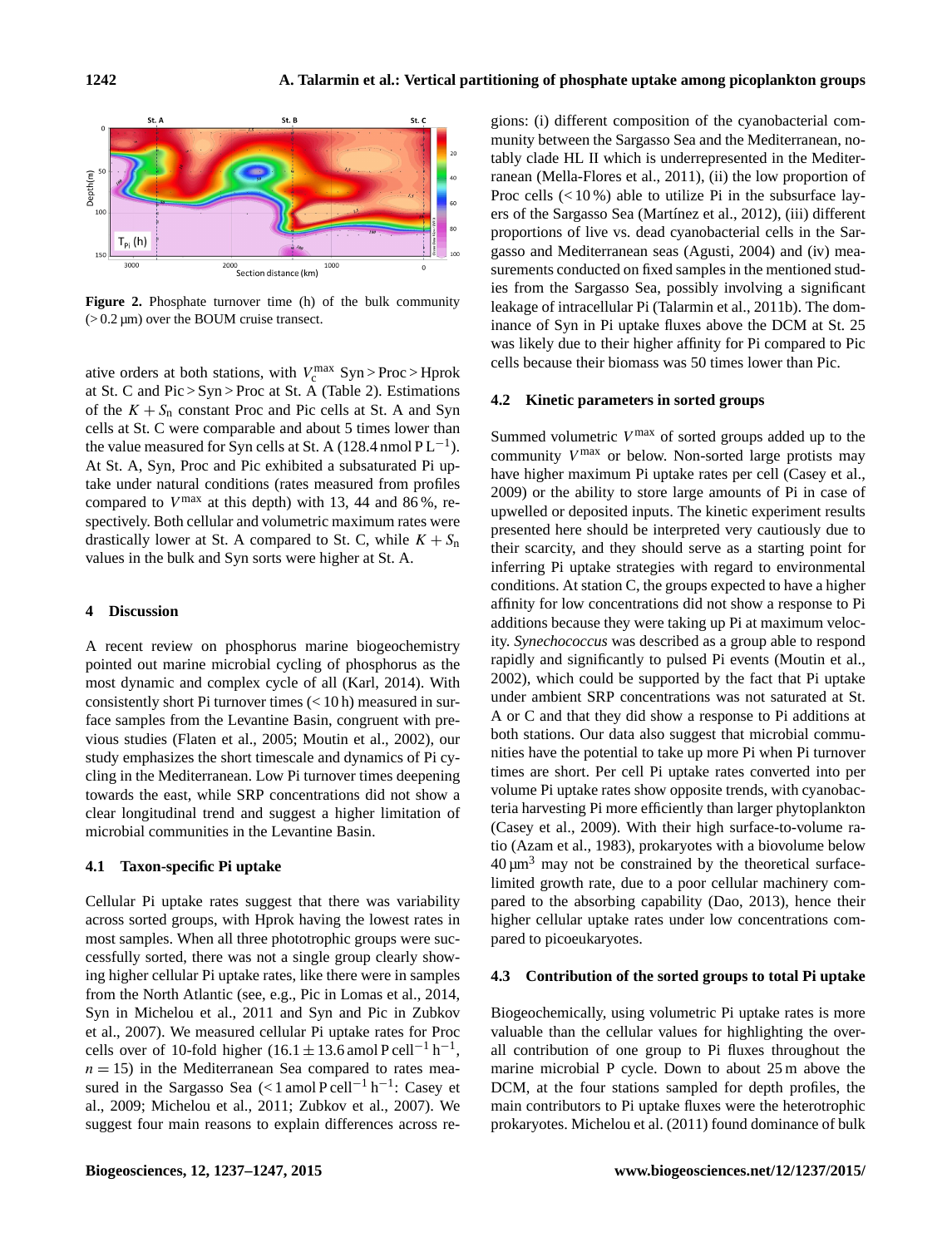

**Figure 3.** Abundances of *Synechococcus* (Syn), *Prochlorococcus* (Proc), picophytoeukaryotes (Pic) and heterotrophic prokaryotes (Hprok) at the depths of sorted experiments at stations 9, 21, A and 25.



Bulk  $P_i$  uptake rate (nmol  $L^{-1}$  h<sup>-1</sup>)

**Figure 4.** Cumulated contributions of picoplankton groups (superimposed bars for *Synechococcus*, Syn; *Prochlorococcus*, Proc; picophytoeukaryotes, Pic; heterotrophic prokaryotes, Hprok) to the bulk Pi uptake (upper scale, 100 % = measured bulk Pi uptake rate) and bulk Pi uptake rates (lower scale, white triangles) along the euphotic water column at stations 9, 21, A and 25. Dotted horizontal lines mark the deep chlorophyll maximum depth. Please note the different vertical scales. Missing groups are specified with an asterisk (\*).

Pi uptake by Hprok in the Sargasso Sea, in surface and DCM layers. These authors determined that cyanobacteria  $(Proc + Syn)$  contributed less than 10% of the Pi uptake fluxes. These contributions were a result of (i) low Syn abundances, although this group exhibited 2- to 5-fold higher cellular uptake rates than Proc and Hprok and intermediate Proc abundances, combined with (ii) lower cellular rates for Proc (0.4 amol P cell<sup>-1</sup> h<sup>-1</sup>). In contrast, in the Mediterranean Sea we found a higher contribution of cyanobacteria close to the DCM compared to upper layers, mostly due to abundances higher than those observed in the North Atlantic at the time of the cruise (Michelou et al., 2011).

The companion paper of these experiments published earlier by Casey et al. (2009) found no clear difference in the contribution of Proc and Syn to Pi utilization. Proc contributed 45 % of the bulk Pi uptake in the North Atlantic (Zubkov et al., 2007), which is within the range of our measurements  $(<$ LD – 62.9%). In the North Pacific Subtropical Gyre, Pro and Hprok cells did not reveal different contributions to total Pi uptake fluxes, despite taxon-specific rates 3-fold higher for Proc than for Hprok (Björkman et al., 2012). At the SOLA station in the eastern Mediterranean Sea (Banyuls-sur-Mer, France), Syn contributed the most to the total Pi uptake (35 %) among three sorted groups, while Pic and Hprok showed low and non-significantly different contributions (Talarmin et al., 2011b). For the first time, our results suggest that the uptake of Pi at an offshore oligotrophic location was not dominated by a single group of microbes in the upper euphotic zone. The present study together with a previously published survey conducted during the same cruise on leucine incorporation in sorted groups (Talarmin et al., 2011a) showed the importance of *Prochlorococcus* cells in elemental fluxes in the Mediterranean Sea, as it was previously demonstrated in the Sargasso Sea (Casey et al., 2007).

The unexplained fraction in the contribution profiles could be attributed to missing sorts or taxonomic groups that were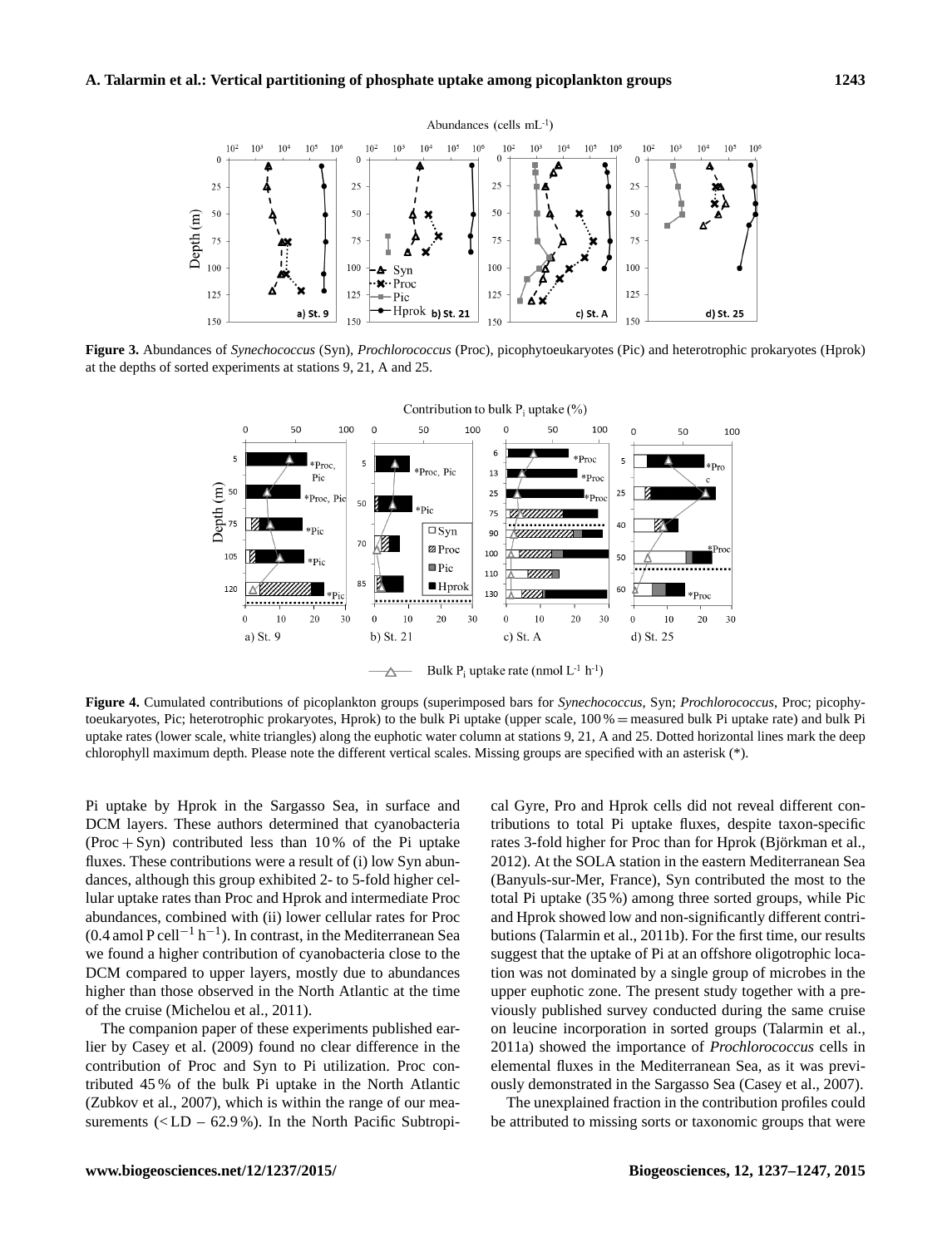Table 2. Pi uptake kinetic characteristics of the bulk community and sorted groups:  $V^{max}$  is the theoretical volumetric maximum uptake rate of a group,  $V_c^{\text{max}}$  is the cellular maximum uptake rate, and  $K + S_n$  is the theoretical sum of the half saturation constant for uptake and the natural [Pi]. LD: below the limit of detection (< 3 blank values). NA: data not available.

|                 |                                                                                                  | $V_c^{\text{max}}$ (amol P cell <sup>-1</sup> h <sup>-1</sup> ) $V^{\text{max}}$ (nmol P L <sup>-1</sup> h <sup>-1</sup> ) $K + S_n$ (nmol P L <sup>-1</sup> ) |  |  |                 |  |  |  |  |                                         |  |  |  |  |  |
|-----------------|--------------------------------------------------------------------------------------------------|----------------------------------------------------------------------------------------------------------------------------------------------------------------|--|--|-----------------|--|--|--|--|-----------------------------------------|--|--|--|--|--|
|                 | St. $z(m)$ $T_{\text{Pi}}(h)$ Syn Proc Pic Hprok Bulk Syn Proc Pic Hprok Bulk Syn Proc Pic Hprok |                                                                                                                                                                |  |  |                 |  |  |  |  |                                         |  |  |  |  |  |
| $C = 100 = 3.9$ |                                                                                                  |                                                                                                                                                                |  |  | $132 \t21$ LD 2 |  |  |  |  | 4.0 1.8 1.1 LD 0.6   15.3 22.9 NA LD NA |  |  |  |  |  |
| A 90            | 370.9 12 1 99 NA                                                                                 |                                                                                                                                                                |  |  |                 |  |  |  |  |                                         |  |  |  |  |  |



**Figure 5.** Bulk and taxon-specific Pi uptake rates (V) at increasing Pi concentrations (in situ + added) in sorted *Synechococcus* (Syn), *Prochlorococcus* (Proc), picophytoeukaryotes (Pic) and heterotrophic prokaryotes (Hprok) at St. A and C. Straight horizontal and vertical lines represent computed  $V^{\text{max}}$  and  $K + S_n$ , respectively. If a significant correlation ( $p < 0.05$ ) between measured Pi uptake rates and those calculated from the Michaelis-Menten model occurred, the uptake curve was fitted to the data.

not taken into account. For instance, viruses and bacterivorous mixotrophic ciliates or nanoflagellates, which bypass nutrients to the highest trophic levels of the microbial loop by grazing (Krom et al., 2005; Paffenhöfer et al., 2007), or attached bacteria, could also contribute to bulk Pi uptake fluxes. In freshwater systems, they could take up Pi and amino acids at higher rates than free-living bacteria (Paerl and Merkel, 1982; Simon, 1985). Finally, we also considered the possibility that Proc cells from surface layers had toolow Chlorophyll a content to be distinguished from Hprok in stained samples, resulting in an overestimation of the Hprok contribution to bulk Pi uptake in the surface samples where Proc cells were not detected.

### **4.4 Other limitations**

The vertical partitioning of Pi uptake observed in the present study suggested that different nutrient uptake strategies and capabilities may contribute to the explanation of the vertical structure of microbial communities throughout the water column. In the surface where SRP concentrations are the lowest, only organisms with the lowest  $K + S_n$  can utilize Pi efficiently, i.e., Proc and Hprok cells. The cyanobacterial contribution to Pi uptake possibly decreased below the DCM because of light limitation (Duhamel et al., 2012). During this cruise, a mesocosm study showed that surface communities were submitted to N and P co-limitation or N limitation, but no strict P-limitation (Tanaka et al., 2011), and no nutrient (N, P) limitation was found at St. A. Eighty-nine percent of dust deposition was found to be from anthropogenic sources at this station (Ternon et al., 2011), which may provide more or different P sources than in the more eastern basins isolated from all inputs. A larger effort in measuring environmental data, combined with phylogenetic analyses of the sorted groups would help to further link the diversity of microbes to their Pi uptake performances. Such experiments have been conducted in mesocosm conditions and showed that different bacterial taxa responded to Pi additions with different strategies in the Mediterranean Sea (Sebastián et al., 2012). The concept of competition among microbes for a limited resource in natural environments is challenged by the numerous potential sources of growth limitation and the high diversity of cytometric groups (e.g., Kashtan et al., 2014; Marie et al., 2010).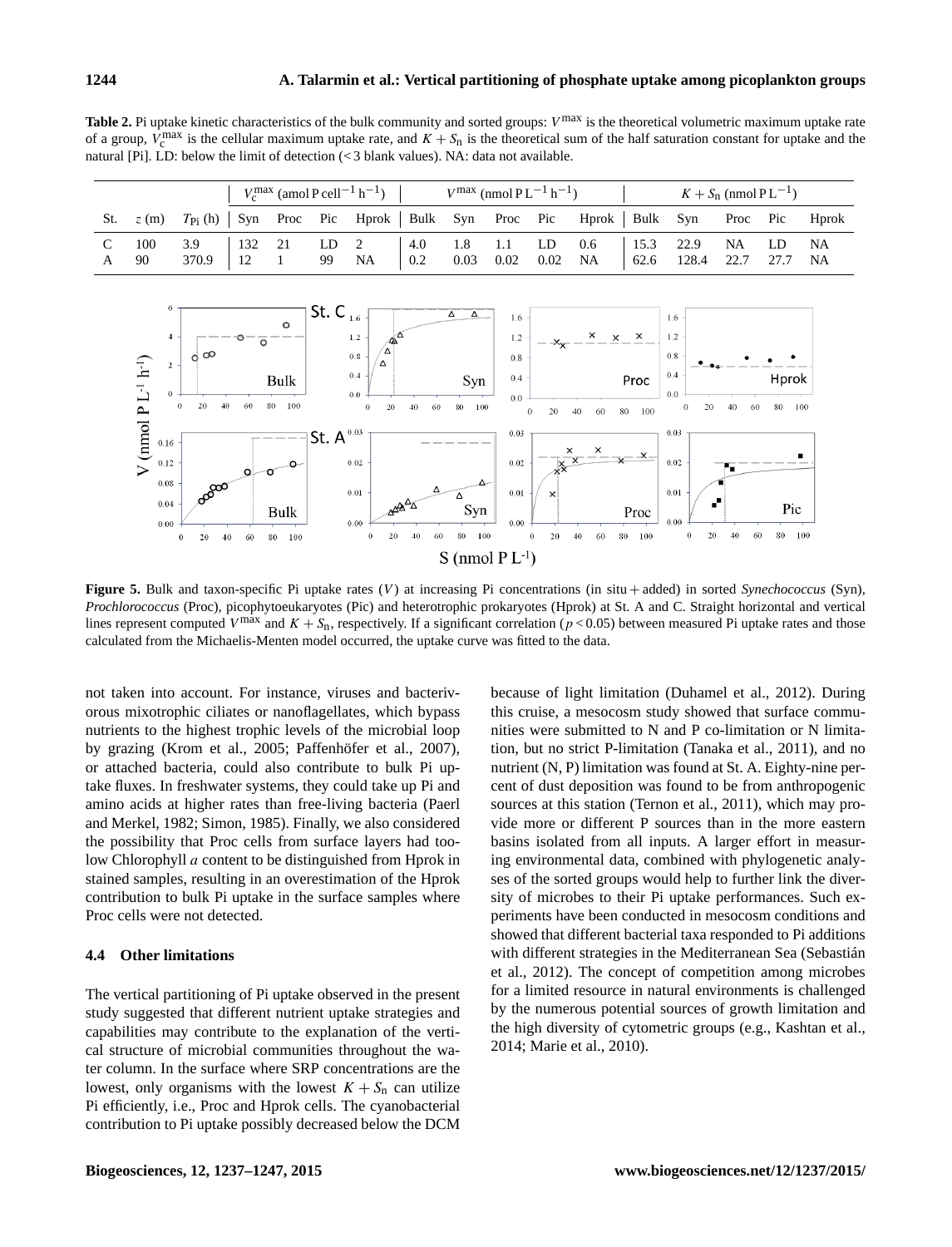### **5 Conclusions**

While a few taxon-specific Pi uptake rates from various areas have been published in the past 7 years, our study was the first to focus on the Mediterranean Sea and uncovering a vertical partition of Pi uptake fluxes among microbial groups. Each group studied in this survey seemed to have a key role in Pi cycling under given environmental conditions, whether through high affinity for Pi at low concentrations (Hprok and Proc) or the ability to take up Pi at high rates (Syn and Pic) at some depths. The variability observed within and across sorted groups seems to reflect different kinetic abilities ranging along a continuum of Pi uptake strategies as well as phylogenetic diversity within cytometric groups.

We found that different groups dominated bulk Pi uptake fluxes at different depths, with Hprok contributing the most in the surface, subsurface layers and likely also the bottom layers of the euphotic zone, while cyanobacteria dominated fluxes around the DCM zone. Multiple nutrient and energy limitations need to be further investigated to better understand this vertical partition of Pi uptake in oligotrophic waters.

# **The Supplement related to this article is available online at [doi:10.5194/bg-12-1237-2015-supplement.](http://dx.doi.org/10.5194/bg-12-1237-2015-supplement)**

*Acknowledgements.* The authors would like to thank the captain and crew of the R/V *L'Atalante*, Veronique Cornet for the nanomolar SRP data, Laetitia Bariat and Philippe Catala for providing part of the phytoplankton and bacterial counts, respectively, Anna Lagaria, Stella Psarra and Josephine Ras for Chl a data, Romain Mauriac for the joint effort on turnover time measurements and all the scientists who participated in the BOUM cruise. We acknowledge the crucial contribution of Claude Courties who sorted all the samples on board. Finally, we address our gratitude to the three anonymous reviewers who allowed us to greatly improve this manuscript and highlighted elements that needed clarification and further detailing.

This work is a contribution of the BOUM project (Biogeochemistry from the Oligotrophic to Ultraoligotrophic Mediterranean, [http://www.com.univ-mrs.fr/BOUM\)](http://www.com.univ-mrs.fr/BOUM). It was funded by the French national CNRS-INSU (LEFE-CYBER) program and the European IP SESAME (Southern European Seas: Assessing and Modelling Ecosystem Changes), EC contract no. GOCE-036949. We acknowledge the French Research and Education Council for the funding of A. Talarmin's PhD training.

Edited by: K. Suzuki

#### **References**

- Agusti, S.: Viability and niche segregation of Prochlorococcus and Synechococcus cells across the Central Atlantic Ocean, Aquat. Microb. Ecol., 36, 53–59, 2004.
- Azam, F., Fenchel, T., Field, J. G., Gray, J. S., Meyer-Reil, L. A., and Thingstad, F.: The Ecological Role of Water-Column Microbes in the Sea, Mar. Ecol.-Prog. Ser., 10, 257–263, 1983.
- Bertilsson, S., Berglund, O., Karl, D. M., and Chisholm, S. W.: Elemental Composition of Marine Prochlorococcus and Synechococcus: implications for the Ecological Stoichiometry of the Sea, Limnol. Oceanogr., 48, 1721–1731, 2003.
- Björkman, K. and Karl, D. M.: Bioavailability of inorganic and organic phosphorus compounds to natural assemblages of microorganisms in Hawaiian coastal waters, Mar. Ecol.-Prog. Ser., 111, 265–273, 1994.
- Björkman, K., Duhamel, S., and Karl, D. M.: Microbial Group Specific Uptake Kinetics of Inorganic Phosphate and Adenosine-5'- Triphosphate (ATP) in the North Pacific Subtropical Gyre, Frontiers in Microbiology, 3, 189, doi[:10.3389/fmicb.2012.00189,](http://dx.doi.org/10.3389/fmicb.2012.00189) 2012.
- Casey, J. R., Lomas, M. W., Mandecki, J., and Walker, D. E.: *Prochlorococcus* contributes to new production in the Sargasso Sea deep chlorophyll maximum Geophys. Res. Lett., 34, L10604, doi[:10.1029/2006GL028725,](http://dx.doi.org/10.1029/2006GL028725) 2007.
- Casey, J. R., Lomas, M. W., Michelou, V. K., Dyhrman, S. T., Orchard, E. D., Ammerman, J. W., and Sylvan, J. B.: Phytoplankton taxon-specific orthophosphate (Pi) and ATP utilization in the western subtropical North Atlantic, Aquat. Microb. Ecol., 58, 31–44, doi[:10.3354/ame01348,](http://dx.doi.org/10.3354/ame01348) 2009.
- Christaki, U., Van Wambeke, F., and Dolan, J. R.: Nanoflagellates (mixotrophs, heterotrophs and autotrophs) in the oligotrophic eastern Mediterranean: standing stocks, bacterivory and relationships with bacterial production, Mar. Ecol.-Prog. Ser., 181, 297– 307, 1999.
- Church, M. J., Ducklow, H., and Karl, D. M.: Multiyear increases in dissolved organic matter inventories at Station ALOHA in the North Pacific Subtropical Gyre, Limnol. Oceanogr., 47, 1–10, 2002.
- Cotner, J. B. and Biddanda, B. A.: Small Players, Large Role: Microbial Influence on Biogeochemical Processes in Pelagic Aquatic Ecosystems, Ecosystems, 5, 105–121, 2002.
- Crombet, Y., Leblanc, K., Quéguiner, B., Moutin, T., Rimmelin, P., Ras, J., Claustre, H., Leblond, N., Oriol, L., and Pujo-Pay, M.: Deep silicon maxima in the stratified oligotrophic Mediterranean Sea, Biogeosciences, 8, 459–475, doi[:10.5194/bg-8-459-](http://dx.doi.org/10.5194/bg-8-459-2011) [2011,](http://dx.doi.org/10.5194/bg-8-459-2011) 2011.
- Currie, D. J. and Kalff, J.: A comparison of the abilities of freshwater algae and bacteria to acquire and retain phosphorus, Limnol. Oceanogr., 29, 298–310, 1984.
- Currie, D. J., Bentzen, E., and Kalff, J.: Does algal-bacterial phosphorus partitioning vary among lakes? a comparative study of orthophosphate uptake and alkaline phosphatase activity in freshwater, Can. J. Fish. Aquat. Sci., 43, 311–318, doi[:10.1139/f86-](http://dx.doi.org/10.1139/f86-040) [040,](http://dx.doi.org/10.1139/f86-040) 1986.
- Dao, M. H.: Reassessment of the cell surface area limitation to nutrient uptake in phytoplankton, Mar. Ecol. Prog. Ser., 489, 87–92, doi[:10.3354/meps10434,](http://dx.doi.org/10.3354/meps10434) 2013.
- Drakare, S.: Competition between Picoplanktonic Cyanobacteria and Heterotrophic Bacteria along Crossed Gradients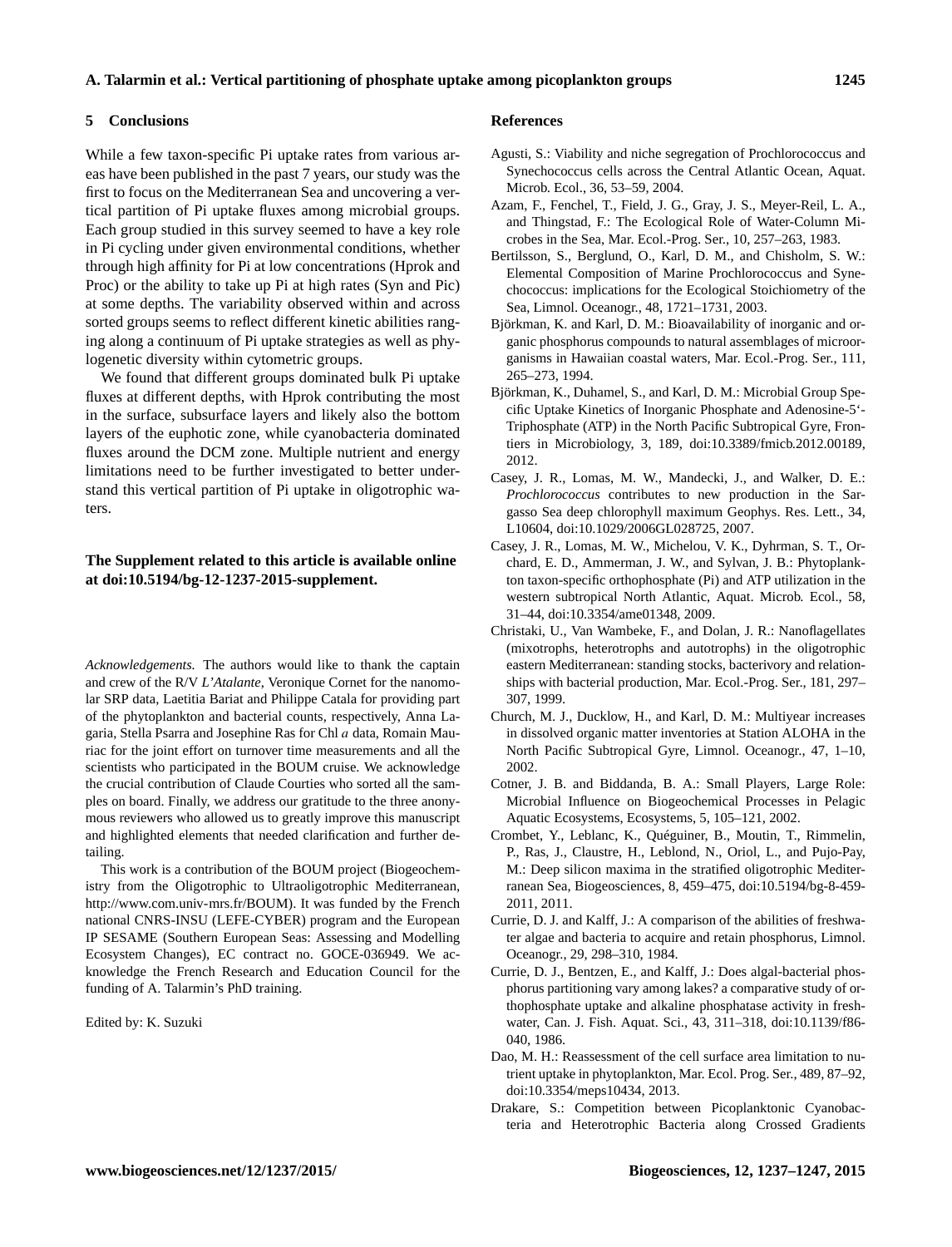of Glucose and Phosphate, Microbial Ecol., 44, 327–335, doi[:10.1007/s00248-002-1013-4,](http://dx.doi.org/10.1007/s00248-002-1013-4) 2002.

- Duhamel, S., Björkman, K. M., and Karl, D. M.: Light dependence of phosphorus uptake by microorganisms in the subtropical North and South Pacific Ocean, Aquat. Microb. Ecol., 67, 225–238, doi[:10.3354/ame01593,](http://dx.doi.org/10.3354/ame01593) 2012.
- Flaten, G. A. F., Skjoldal, E. F., Krom, M. D., Law, C. S., Mantoura, R. F. C., Paraskevi, P., Psarra, S., Tanaka, T., Tselepides, A., Woodward, E. M. S., Zohary, T., and Thingstad, T. F.: Studies of the microbial P-cycle during a Lagrangian phosphate-addition experiment in the Eastern Mediterranean, Deep Sea Res. Pt. II, 52, 2928–2943, 2005.
- Fu, F. X., Zhang, Y., Feng, Y., and Hutchins, D. A.: Phosphate and ATP uptake and growth kinetics in axenic cultures of the cyanobacterium Synechococcus CCMP 1334, Eur. J. Phycol., 41, 15–28, 2006.
- Hartmann, M., Grob, C., Scanlan, D. J., Martin, A. P., Burkill, P. H., and Zubkov, M. V.: Comparison of phosphate uptake rates by the smallest plastidic and aplastidic protists in the North Atlantic subtropical gyre, FEMS Microbiol. Ecol., 78, 327–335, doi[:10.1111/j.1574-6941.2011.01160.x,](http://dx.doi.org/10.1111/j.1574-6941.2011.01160.x) 2011.
- Ho, T.-Y., Quigg, A., Finkel, Z. V., Milligan, A. J., Wyman, K., Falkowski, P. G., and Morel, F. M. M.: The elemental composition of some marine phytoplankton, J. Phycol., 39, 1145–1159, doi[:10.1111/j.0022-3646.2003.03-090.x,](http://dx.doi.org/10.1111/j.0022-3646.2003.03-090.x) 2003.
- Karl, D. M.: Microbially Mediated Transformations of Phosphorus in the Sea: New Views of an Old Cycle, Annual Review of Marine Science, 6, 279–337, doi[:10.1146/annurev-marine-010213-](http://dx.doi.org/10.1146/annurev-marine-010213-135046) [135046,](http://dx.doi.org/10.1146/annurev-marine-010213-135046) 2014.
- Karl, D. M. and Tien, G.: MAGIC: A sensitive and precise method for measuring dissolved phosphorus in aquatic environments, Limnol. Oceanogr., 37, 105–116, 1992.
- Karl, D. M., Bidigare, R. R., and Letelier, R. M.: Long-term changes in plankton community structure and productivity in the North Pacific Subtropical Gyre: The domain shift hypothesis, Deep Sea Res. Pt. II, 48, 1449–1470, doi[:10.1016/S0967-0645\(00\)00149-](http://dx.doi.org/10.1016/S0967-0645(00)00149-1) [1,](http://dx.doi.org/10.1016/S0967-0645(00)00149-1) 2001.
- Kashtan, N., Roggensack, S., Rodrigue, S., Thompson, J. W., Biller, S. J., Coe, A., DIng, H., Marttinen, P., Malmstrom, R. R., Stocker, R., Follows, M. J., Stepanauskas, R., and Chisholm, S. W.: Single-cell genomics reveals hundreds of coexisting subpopulations in wild *Prochlorococcus*, Science, 344, 416–420, doi[:10.1126/science.1248575,](http://dx.doi.org/10.1126/science.1248575) 2014.
- Knauss, H. J. and Porter, J. W.: The absorption of inorganic ions by Chlorella pyrenoidosa, Plant Physiol., 29, 229–234, 1954.
- Krom, M. D., Woodward, E. M. S., Herut, B., Kress, N., Carbo, P., Mantoura, R. F. C., Spyres, G., Thingstad, T. F., Wassmann, P., Wexels-Riser, C., Kitidis, V., Law, C. S., and Zodiatis, G.: Nutrient cycling in the south east Levantine basin of the eastern Mediterranean: Results from a phosphorus starved system, Deep Sea Res. Pt. II, 52, 2879–2896, 2005.
- Labry, C., Herbland, A., and Delmas, D.: The role of phosphorus on planktonic production of the Gironde plume waters in the Bay of Biscay, J. Plankton Res., 24, 97–117, doi[:10.1093/plankt/24.2.97,](http://dx.doi.org/10.1093/plankt/24.2.97) 2002.
- Lomas, M. W., Burke, A. L., Lomas, D. A., Bell, D. W., Shen, C., Dyhrman, S. T., and Ammerman, J. W.: Sargasso Sea phosphorus biogeochemistry: an important role for dissolved organic phos-

phorus (DOP), Biogeosciences, 7, 695–710, doi[:10.5194/bg-7-](http://dx.doi.org/10.5194/bg-7-695-2010) [695-2010,](http://dx.doi.org/10.5194/bg-7-695-2010) 2010.

- Lomas, M. W., Bonachela, J. A., Levin, S. A., and Martiny, A. C.: Impact of ocean phytoplankton diversity on phosphate uptake, P. Natl. A. Sci., 111, 17540–17545, doi[:10.1073/pnas.1420760111,](http://dx.doi.org/10.1073/pnas.1420760111) 2014.
- Marie, D., Simon, N., Guillou, L., Partensky, F., and Vaulot, D.: DNA/RNA Analysis of Phytoplankton by Flow Cytometry UNIT 11.12, Current Protocols in Cytometry, 2000.
- Marie, D., Shi, X. L., Rigaut-Jalabert, F., and Vaulot, D.: Use of flow cytometric sorting to better assess the diversity of small photosynthetic eukaryotes in the English Channel, FEMS Microbiol. Ecol., 72, 165–178, doi[:10.1111/j.1574-](http://dx.doi.org/10.1111/j.1574-6941.2010.00842.x) [6941.2010.00842.x,](http://dx.doi.org/10.1111/j.1574-6941.2010.00842.x) 2010.
- Martínez, A., Osburne, M. S., Sharma, A. K., DeLong, E. F., and Chisholm, S. W.: Phosphite utilization by the marine picocyanobacterium Prochlorococcus MIT9301, Environ. Microbiol., 14, 1363–1377, doi[:10.1111/j.1462-2920.2011.02612.x,](http://dx.doi.org/10.1111/j.1462-2920.2011.02612.x) 2012.
- McLaughlin, K., Sohm, J. A., Cutter, G. A., Lomas, M. W., and Paytan, A.: Phosphorus cycling in the Sargasso Sea: Investigation using the oxygen isotopic composition of phosphate, enzymelabeled fluorescence, and turnover times, Global Biogeochem. Cy., 27, 375–387, doi[:10.1002/gbc.20037,](http://dx.doi.org/10.1002/gbc.20037) 2013.
- Mella-Flores, D., Mazard, S., Humily, F., Partensky, F., Mahé, F., Bariat, L., Courties, C., Marie, D., Ras, J., Mauriac, R., Jeanthon, C., Mahdi Bendif, E., Ostrowski, M., Scanlan, D. J., and Garczarek, L.: Is the distribution of *Prochlorococcus* and *Synechococcus* ecotypes in the Mediterranean Sea affected by global warming?, Biogeosciences, 8, 2785–2804, doi[:10.5194/bg-8-](http://dx.doi.org/10.5194/bg-8-2785-2011) [2785-2011,](http://dx.doi.org/10.5194/bg-8-2785-2011) 2011.
- Michelou, V. K., Lomas, M. W., and Kirchman, D. L.: Phosphate and adenosine-5'-triphosphate uptake by cyanobacteria and heterotrophic bacteria in the Sargasso Sea, Limnol. Oceanogr., 56, 323–332, 2011.
- Moutin, T. and Prieur, L.: Influence of anticyclonic eddies on the Biogeochemistry from the Oligotrophic to the Ultraoligotrophic Mediterranean (BOUM cruise), Biogeosciences, 9, 3827–3855, doi[:10.5194/bg-9-3827-2012,](http://dx.doi.org/10.5194/bg-9-3827-2012) 2012.
- Moutin, T., Thingstad, T. F., Van Wambeke, F., Marie, D., Slawyk, G., Raimbault, P., and Claustre, H.: Does Competition for Nanomolar Phosphate Supply Explain the Predominance of the Cyanobacterium *Synechococcus*?, Limnol. Oceanogr., 47, 1562– 1567, 2002.
- Nyholm, N.: Kinetics of phosphate limited algal growth, Biotechnol. Bioeng., 19, 467–492, doi[:10.1002/bit.260190404,](http://dx.doi.org/10.1002/bit.260190404) 1977.
- Paerl, H. and Merkel, S.: The effects of particles on phosphorus assimilation in attached vs. free floating microorganisms, Arch. Hydrobiol, 93, 125–134, 1982.
- Paffenhöfer, G. A., Sherr, B. F., and Sherr, E. B.: From small scales to the big picture: persistence mechanisms of planktonic grazers in the oligotrophic ocean, Mar. Ecol., 28, 243–253, 2007.
- Rhee, G. Y.: A continuous culture study of phosphate uptake, growth rate and polyphosphate in Scenedesmus sp., J. Phycol., 9, 495–506, doi[:10.1111/j.1529-8817.1973.tb04126.x,](http://dx.doi.org/10.1111/j.1529-8817.1973.tb04126.x) 1973.
- Rimmelin, P. and Moutin, T.: Re-examination of the MAGIC method to determine low orthophosphate concentration in seawater, Anal. Chim. Acta, 548, 174–182, 2005.